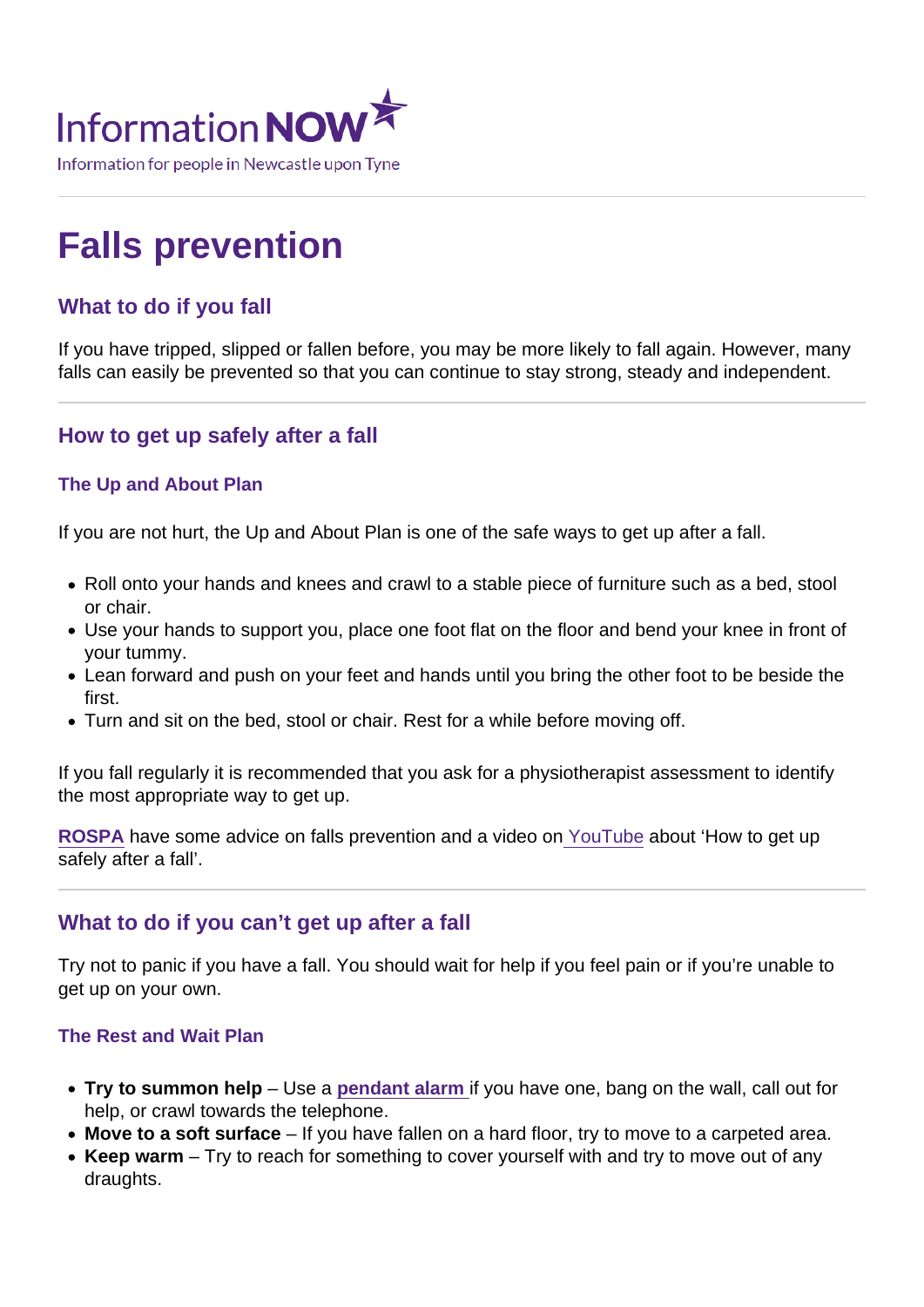- Keep moving  $-$  Do not lie in one position for too long, as you may suffer from pressure sores or get cold. Roll from side to side and move your arms and legs, if possible.
- Toileting If you need to empty your bladder while on the floor, use a newspaper or item of clothing to soak up the wet, and try to move away from the wet area.

## What to do after a fall

## Tell your Doctor or GP

You should tell your doctor about any fall, particularly if you were unable to get up by yourself. This is very important, as if you have had one fall you may be more likely to fall again. With the help of your doctor and other services you may be able to prevent this happening.

[Community Health & Social Care Direct](https://www.informationnow.org.uk/organisation/community-health-social-care-direct-newcastle-city-council/) can provide information, advice or support, including carrying out an assessment to see what [equipment or aids](https://www.informationnow.org.uk/article/home-adaptations-equipment-and-aids/) might help you to continue to live independently in your home.

Ask the GP to refer you to the [Newcastle Frailty prevention team.](https://www.informationnow.org.uk/organisation/newcastle-frailty-prevention-team/) They help you regain confidence and independence including strength and balance exercises.

## Why do older people fall?

There are lots of reasons why some people are more likely to fall, however it is often a combination of reasons that lead to a fall.

- Balance you are more likely to fall if you have weak muscles and poor balance.
- Medication some medicines can cause problems with balance or dizziness
- Poor evesight
- [Poor home safety](https://www.informationnow.org.uk/article/making-your-home-safer/) for example trailing wires, clutter on the stairs, and standing on chairs or stools to reach high or awkward places.
- [Ear problems](https://www.informationnow.org.uk/article/deaf-and-hard-of-hearing/) some ear infections such as Labyrinthitis can cause dizziness and affect your balance
- Blackouts or dizziness a particular problem can be a drop in blood pressure when getting up from a bed or a chair, known as postural hypotension.

## How can I reduce the risk of a fall?

#### Improve your balance

[Keeping physically active](https://www.informationnow.org.uk/article/benefits-of-being-physically-active/) is a good way to make your muscles stronger and to improve balance. Regular exercise is also good for easing the pain and swelling that arthritis causes.

[Staying Steady classes](http://www.healthworksnewcastle.org.uk/our-projects/staying-steady/) run by [Healthworks h](https://www.informationnow.org.uk/organisation/healthworks-newcastle/)elp to improve balance and reduce falls in the home. The classes also provide an opportunity to make new friends.

[Jesmond Pool and Gym](https://www.informationnow.org.uk/organisation/jesmond-pool-and-gym/) run many exercise classes for the over 50s.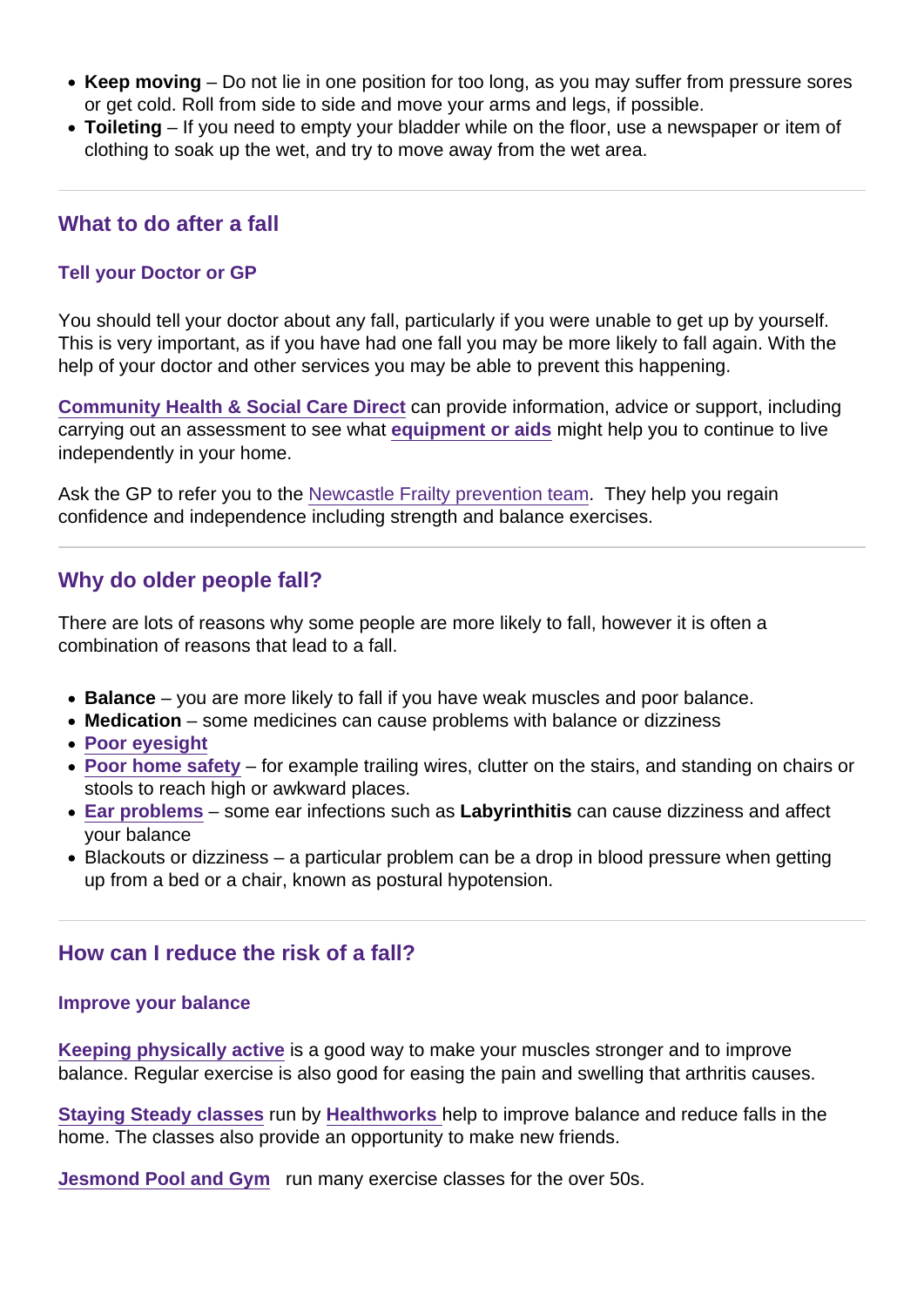[Tai Chi](https://www.informationnow.org.uk/article/fitness-activities/) and [yoga](https://www.informationnow.org.uk/article/fitness-activities/) have been shown to help improve balance and strength in older people.

[FutureLearn](https://www.informationnow.org.uk/organisation/futurelearn/) run a free online course called [Ageing Well: Falls](https://www.futurelearn.com/courses/falls) which explores why people fall, helps to discover practical methods to reduce the risk of falling and recognise when to seek expert help.

#### Wear appropriate clothing and footwear

You are more likely to slip or trip if you are wearing:

- Slippers that are loose or have no back
- Sandals
- Shoes with heels
- Flared trousers
- Clothing that trails on the ground

You should try to wear flat shoes or shoes with thin soles or a built-in heel. Also, remember not to walk on slippery floors in socks or tights.

Have a balanced diet with calcium and vitamin D

[Healthy eating and drinking](https://www.informationnow.org.uk/article/healthy-eating-and-drinking/) with plenty of calcium and vitamin D is important to keep your bones strong. Calcium is found in dairy products such as milk, cheese and yoghurt.

Vitamin D is found in:

- meat, sardines, tuna and other oily fish.
- many fat spreads and breakfast cereals have vitamin D added to them
- sunlight on the skin produces vitamin D

[Osteoporosis](https://www.informationnow.org.uk/article/osteoporosis/) can result in broken bones from a minor bump or fall.

If you have any of the following risk factors for osteoporosis, ask your doctor about treatments to strengthen your bones:

- long-term use of corticosteroid tablets;
- early menopause (before the age of 45 years old);
- testosterone deficiency in men;
- low body weight or you have a very slight build;
- smoking; or
- previous fragility fracture.

#### Report problems with pavements or street lighting

Problems with paving stones and street lighting may increase the risk of you having a fall. You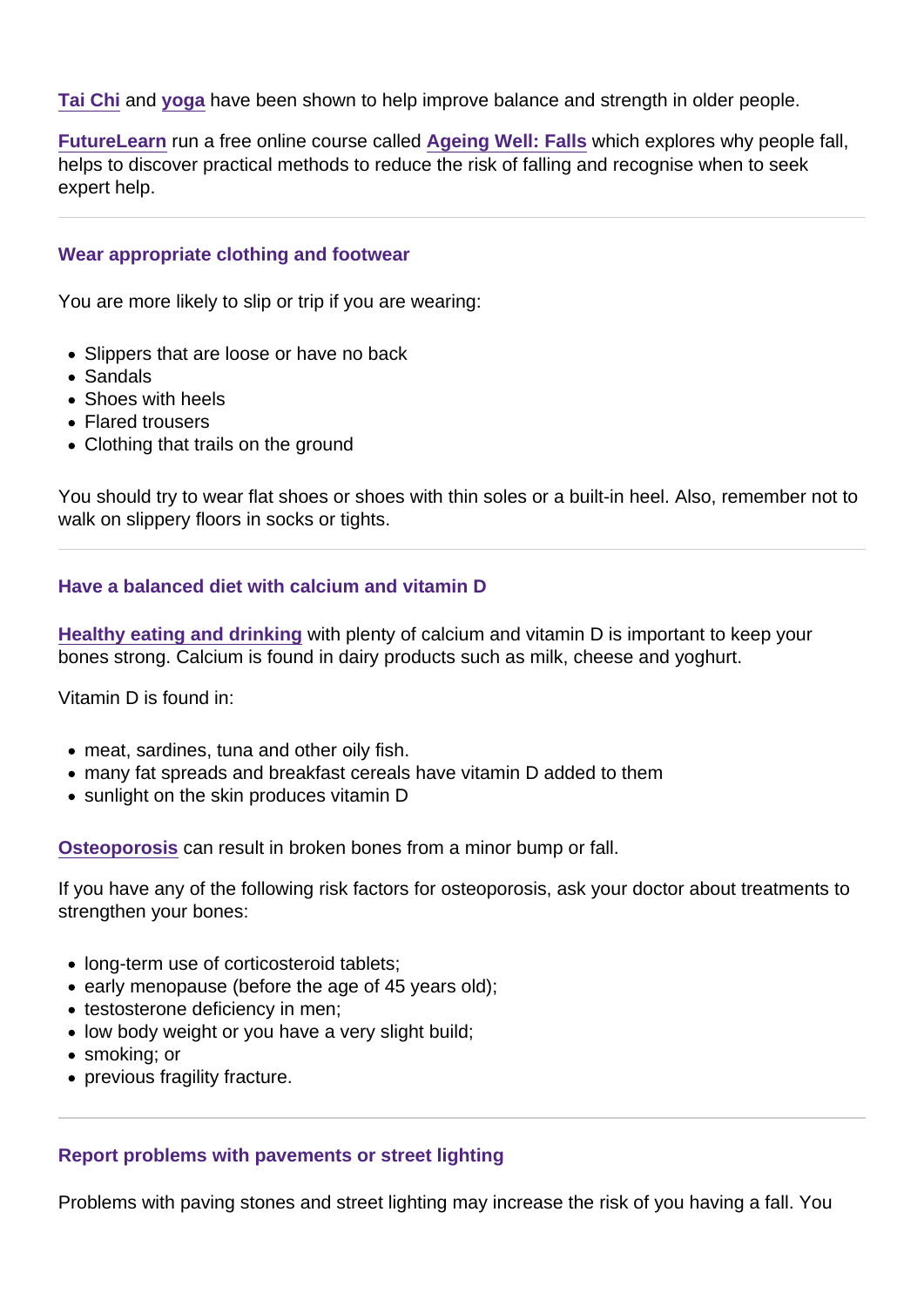can report issues or repairs in your neighbourhood to [Your Local Services at Newcastle City](https://www.informationnow.org.uk/organisation/envirocall-newcastle-city-council/)  [Council](https://www.informationnow.org.uk/organisation/envirocall-newcastle-city-council/) .

#### Check your eyesight

Have your eyes tested regularly at an [Opticians](https://www.informationnow.org.uk/article/opticians/) at least every two years. Eye tests are free to people aged over 60 years old.

If you need glasses for reading and for distance it is best to have two separate pairs of glasses. Bifocals or vari-focals are not as safe, as they can distort your vision when looking up or down.

#### Check your medicines

Some medicines can make you dizzy and can increase your risk of a fall.

If you are taking more than four kinds of prescribed medication your doctor should check them regularly. This is known as a medication review. Alcohol should also be avoided with some medicines, as it can make you dizzy and can cause you to lose your balance.

#### Standing up safely

Getting out of bed, or getting up from a chair you have been sitting in for a long time, can be a problem if you stand up too quickly. Your blood pressure can drop suddenly, called postural hypotension, and can make you feel light-headed.

Try sitting up for a few minutes after lying down before you stand up, and also by swinging your legs and tapping your toes to get your blood pumping before standing up.

## Tips for preventing falls in your home

This checklist will help you identify hazards and reduce the risks that can contribute to you falling in your own home.

- When you walk through a room, do you have to walk around furniture?  $-$  Move things so that your path is clear. Remember to always use any walking aids safely and ask for help with moving large items.
- Are there papers, magazines, books, shoes, boxes, blankets, towels, or other objects on the floor? – Pick up things that are on the floor and always keep objects off the floor. A 'ready reacher' may reduce you having to stoop or over reach.
- $\bullet$  Do you have to walk over or around cords or wires?  $-$  Coil or tape cords and wires next to the wall so that you can't trip over them. If possible, have an electrician put in another socket.
- Do you have a letterbox cage to avoid you stooping to pick up your letters?  $-$  They are easy to fit and will also stop papers being spread across the floor just inside the doorway which could make you slip.
- Do you have castors under your chairs, which makes them likely to slide as you get up? – Remove the castors or fit cup-shaped carpet savers underneath them.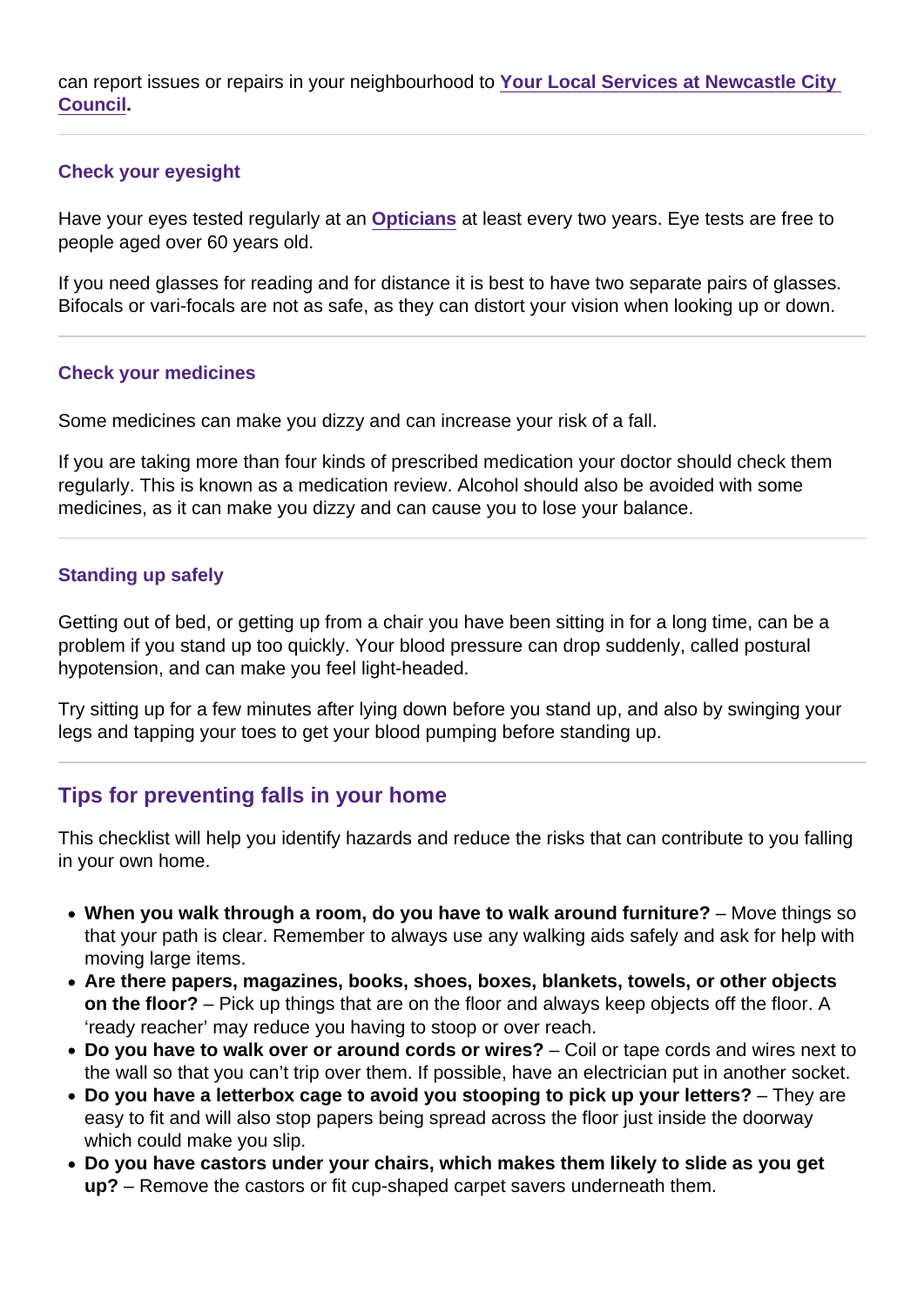- Do you have loose rugs or runners on the floor? Remove the rugs or runners, or use double-sided adhesive carpet tape to prevent them from slipping.
- If you fall do you have a system for calling assistance? Personal Alarm System [or telecare](https://www.informationnow.org.uk/article/personal-alarm-systems-and-telecare/) is a good way of doing this.
- Is there a light that you can turn on and off from your bed?  $-$  Position a lamp that you can reach from your bed or a pull cord near to your bed for the main light.
- Are your staircases and landings well lit?  $-100$  watt light bulbs are recommended if the light fitting is capable of taking one of that size.
- Are your carpets in good condition and not frayed? Consider replacing worn carpets as they are a major cause of serious falls, especially on stairs.
- Are the edges of each step easy to see?  $-$  A strip of white masking tape on the edge of each stair will help you if your eyesight is poor. It must be kept in good condition and not allowed to become a tripping hazard.
- Do you have a non-slip mat in the bath or shower? Non-slip rubberised mats are can be bought in many shops
- Is everything within easy reach without stretching or climbing on a chair or a stool? Stretching and reaching above head height can make you feel dizzy and there is a temptation to climb up on chairs to reach something. Things which are used regularly should be on the lower shelves.

[Your Equipment Newcastle](https://www.informationnow.org.uk/organisation/your-equipment-newcastle/) provides advice on daily living equipment. You will be guided through a step-by-step self-assessment to find and buy equipment.

[Reliable Tradespeople](https://www.informationnow.org.uk/article/getting-repairs-and-decorating-done/) – if you are unable to carry out small repairs to your home you can find services that have been checked and vetted to do the work for you.

[Home adaptations, equipment and aids](https://www.informationnow.org.uk/article/home-adaptations-equipment-and-aids/)  $-$  if you need to make some changes to your home you can find out more about services that can help here.

## Other Useful Information

- [Staying Steady](http://www.ageuk.org.uk/Documents/EN-GB/Information-guides/AgeUKIG14_staying_steady_inf.pdf?dtrk=true&itc=0&ito=&itv=1071744345570)  $-$  guide from Age UK
- [The Academic Health Science Network for North East and North Cumbria \(AHSN NENC\)](https://www.informationnow.org.uk/organisation/academic-health-science-network-ahsn/) has created a short film and a dedicated webpage to provide older people and their families with practical tips to avoid falls. The film is available on [You Tube](https://www.youtube.com/watch?v=UJh4x6G-A2w ) or you can also download the film to your system.

Last updated: October 15, 2021

## Useful Organisations

Patient Information Centre – Cumbria, Northumberland, Tyne and Wear NHS Foundation Trust (CNTW)

Website: [www.cntw.nhs.uk](/var/www/vhosts/informationnow.org.uk/httpdocs/wp-content/themes/infonow/pdf/www.cntw.nhs.uk)

Telephone: 0191 246 7288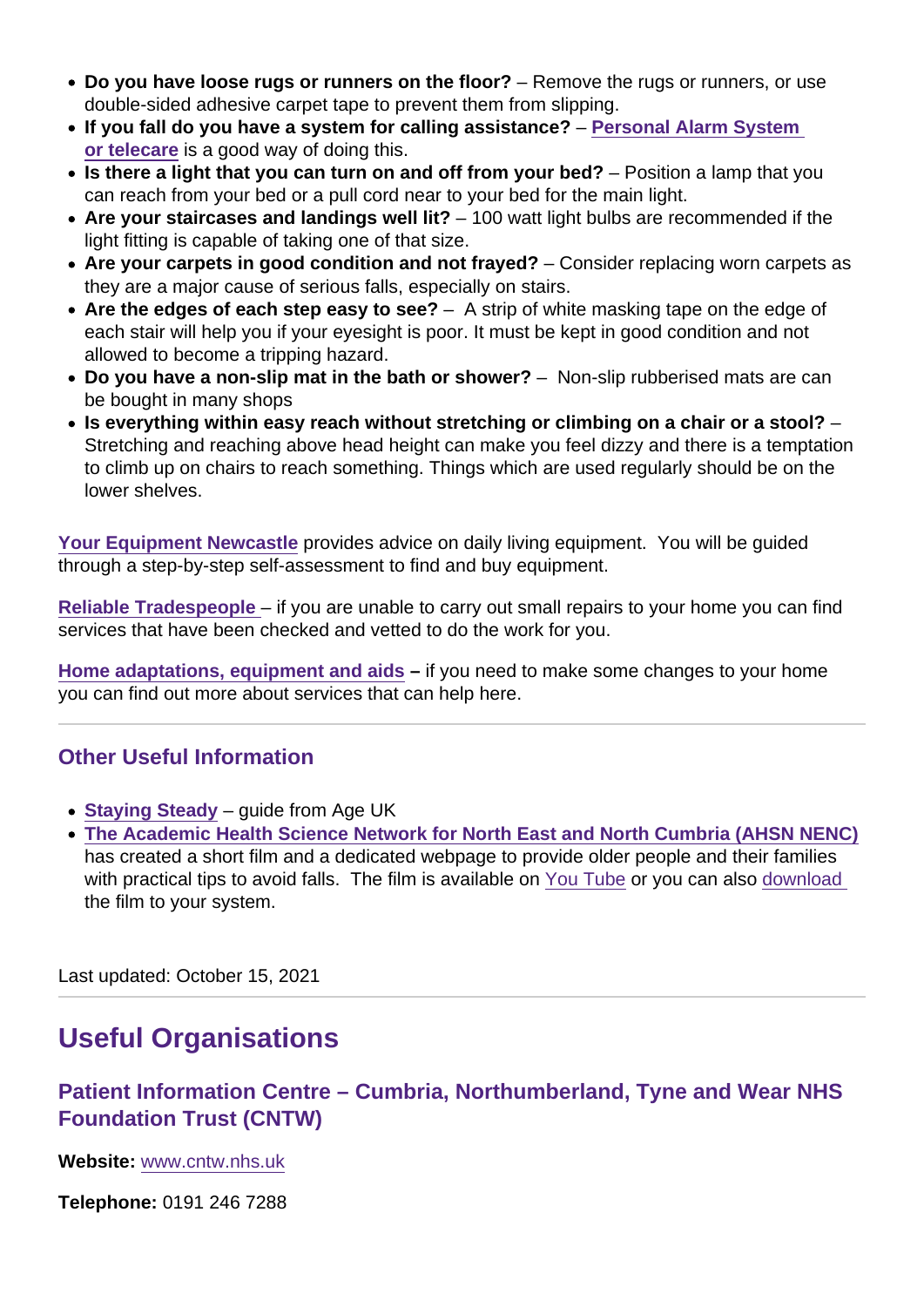## Community Health and Social Care Direct at Newcastle City Council

Email: scd@newcastle.gov.uk

Website: <http://www.newcastle.gov.uk/health-and-social-care/adult-social-care>

Telephone: 0191 278 8377

Address: CHSCD Newcastle City Council, NE4 9LU

## **Healthworks**

Email: enquiries@hwn.org.uk

Website: <https://www.healthworksnewcastle.org.uk>

Telephone: 0191 272 4244

Address: West End Health Resource Centre, NE4 8BE

## The Royal Society for the Prevention of Accidents (RoSPA)

Email: help@rospa.com

Website: <http://www.rospa.com>

Telephone: 0121 248 2000

Address: RoSPA House, B15 1RP

## **FutureLearn**

Email: feedback@futurelearn.com

Website: <https://www.futurelearn.com>

Telephone: 0121 248 2000

Address: FutureLearn Limited, NW1 2DB

## Your Equipment Newcastle

Website: <https://www.yourequipmentnewcastle.org.uk/>

Telephone: 0121 248 2000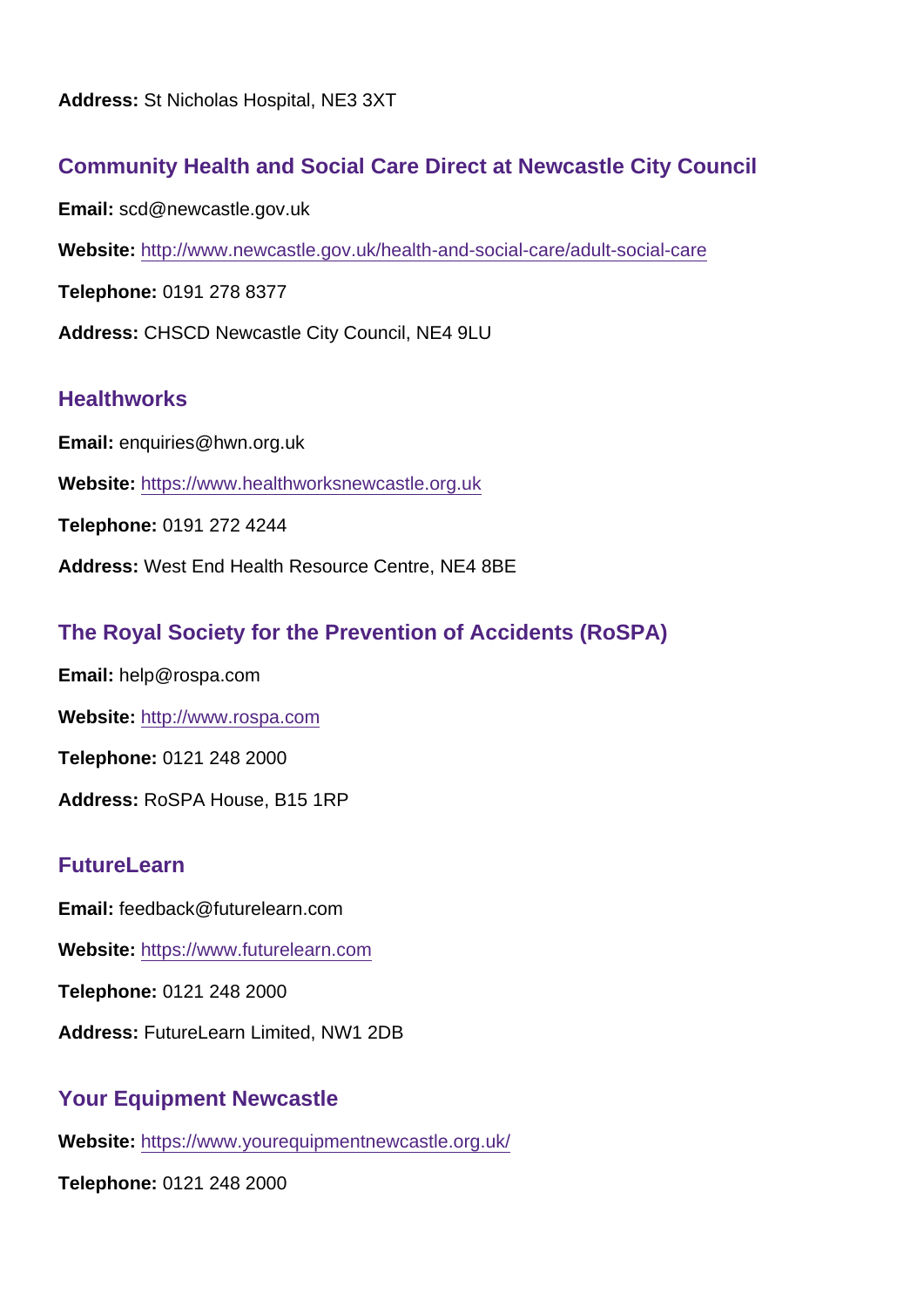Address: Adult Social Care, NE1 8AQ

## Newcastle Frailty Prevention Team

Telephone: 0191 277 7034

Address: Community Response and Rehabilitation Team, NE4 9LU

## Academic Health Science Network (AHSN)

Email: enquiries@ahsn-nenc.org.uk

Website: <https://ahsn-nenc.org.uk>

Telephone: 0191 208 1326

## Tyneside Integrated Musculoskeletal Services (TIMS)

Email: nuth.tims@nhs.net

Website: <https://www.tims.nhs.uk/>

Telephone: 0191 445 2643

Address: Royal Victoria Infirmary (RVI), NE1 4LP

## Related Articles

[Home adaptations, equipment and aids](https://www.informationnow.org.uk/article/home-adaptations-equipment-and-aids/) [Personal alarm systems and telecare](https://www.informationnow.org.uk/article/personal-alarm-systems-and-telecare/) **[Opticians](https://www.informationnow.org.uk/article/opticians/) [Osteoporosis](https://www.informationnow.org.uk/article/osteoporosis/)** [While you are in hospital](https://www.informationnow.org.uk/article/while-you-are-in-hospital/) [Leaving hospital](https://www.informationnow.org.uk/article/leaving-hospital/) [Urgent medical help from NHS 111](https://www.informationnow.org.uk/article/urgent-medical-help-available-nhs-111-nhs-uk-emergency/) [Sight Loss and Visual Impairments](https://www.informationnow.org.uk/article/visual-impairments/) [Healthy feet](https://www.informationnow.org.uk/article/healthy-feet/) [Benefits of being physically active](https://www.informationnow.org.uk/article/benefits-of-being-physically-active/)